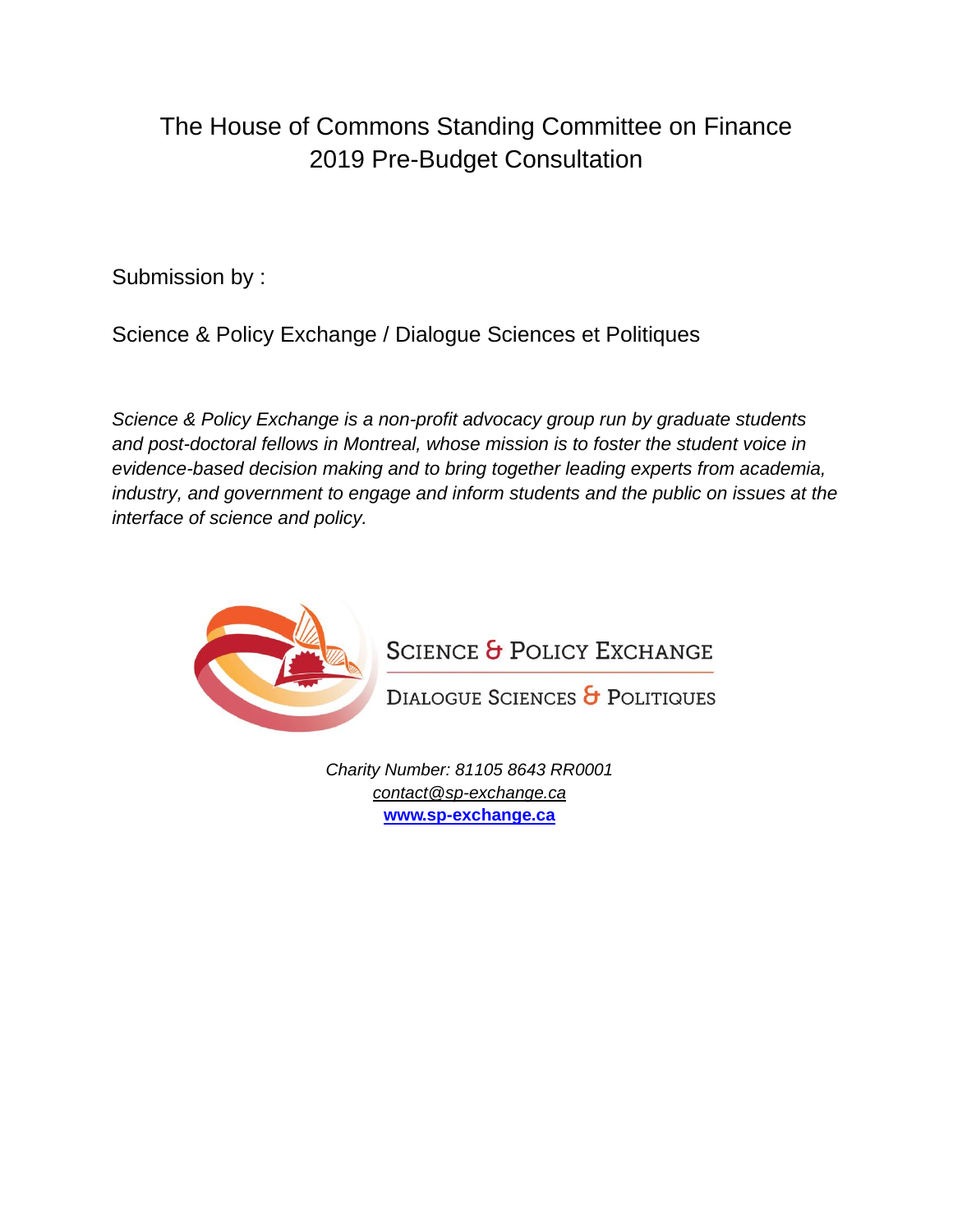## **Executive Summary**

This brief outlines the importance of funding research and enhancing capacity building programs to support trainees for all career paths. While we are pleased that the recommendations from the Fundamental Science Review was taken into serious consideration in the previous budget, there are key areas where trainees lack critical support for their career development. The future of trainees is heavily tied to funding allocated to research and skill development. This funding will support the next-generation of leaders in Canada.

As emerging scientists and skilled professionals, we believe the following recommendations are essential for training a workforce that will contribute to economic growth and ensure Canada's international competitiveness.

- 1. Increase direct funding support for trainees
- 2. Modernize funding criteria of post-doctoral fellows
- 3. Increase support for development of critical skills, especially through trainee-driven public-facing projects
- 4. Promote mobility of Canadians and support international trainees

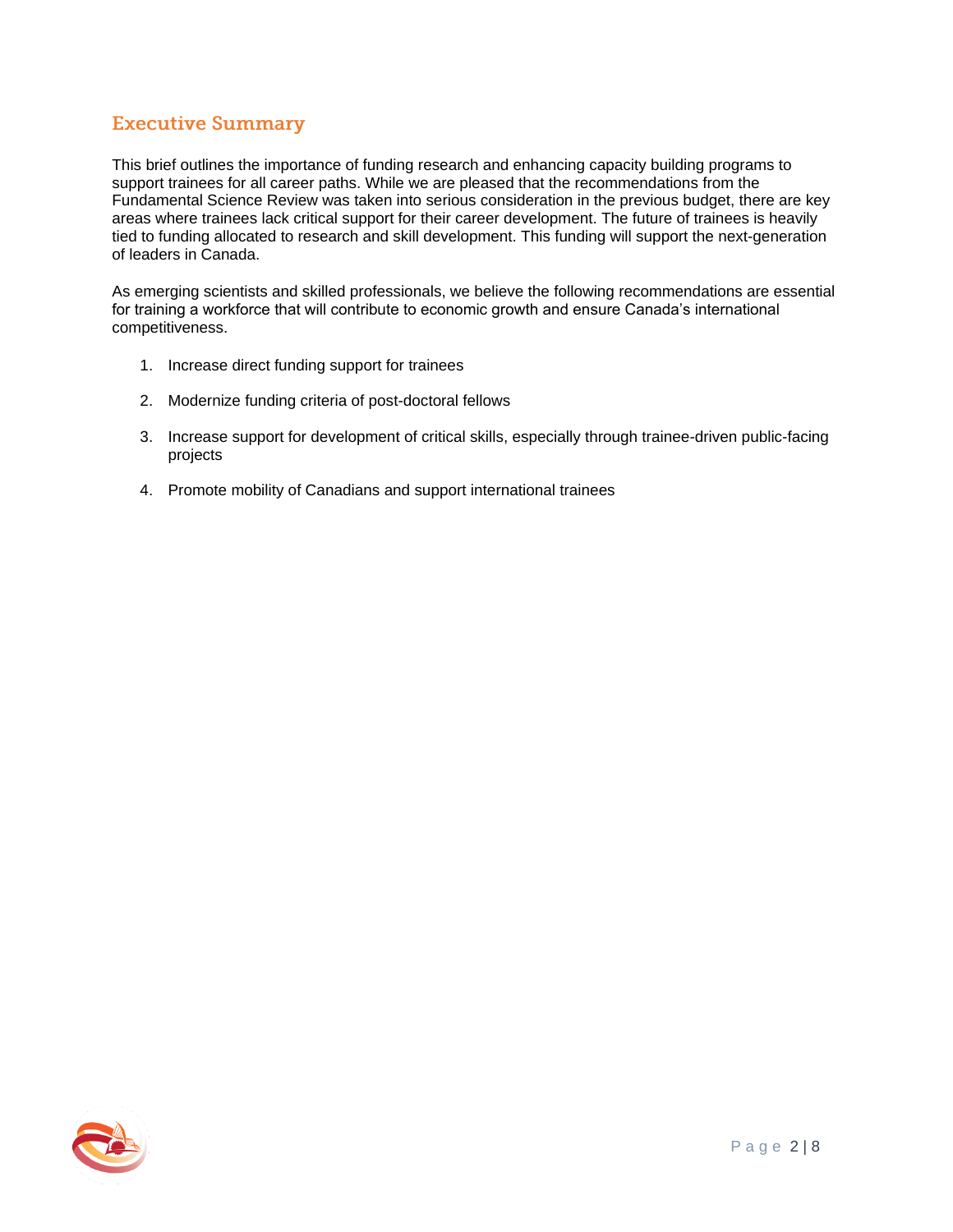As young researchers training to be Canada's next generation of scientists, innovators, and professionals, we were encouraged to see Budget2018 take significant steps toward reinvesting in fundamental scientific research as recommended by the Fundamental Science Review (FSR)<sup>1,2</sup>. We, along with much of the Canadian research and university community, strongly recommend that this seminal document continue to be consulted as a roadmap for advancing Canadian science. We particularly commend the government's investment of \$925M into open competitions for the Tri-Council Agencies and its commitment to advancing equity, diversity, and inclusion (EDI) in all sectors.

As stated, however, further work is needed to address gaps in direct funding support for trainees (graduate students and post-doctoral fellows) and help Canada reach its potential as an internationally competitive training environment for young scientists.

**"** Over the next year, the Government will be doing further work to determine how to better support students, the next generation of researchers, through scholarships and fellowships." **– Budget 2018** (pg.89)

We are pleased to see that the government recognizes the role of science and early career researchers in supporting Canada's economic growth and global competitivity, and that it is committed to exploring ways to improve federal support of trainees through scholarships and fellowships in Budget 2019. Indeed, Canada must support training through forward-thinking scholarships and fellowships that value both academic skills and critical skills that are transferable to other sectors. As key stakeholders in issues regarding funding for training highly skilled professionals, we have proposed key recommendations to address this.

## (1) Increase direct funding of graduate students and post-doctoral fellows through **Tri-Council scholarships and fellowships**

The number of awards provided by federal granting councils has not kept pace with increased enrollment in graduate programs nor inflation<sup>3</sup>. This reduces success rates for trainees who need funding to support not only their research and career development, but also their families. Failure to secure funding can result in job loss or early graduation, particularly for less privileged students and post-doctoral fellows (PDFs) who already face important barriers. These consequences are crippling to the career development of young researchers. Therefore, **we recommend that the government commit to increase spending on scholarships and fellowships funding through the granting councils by \$140 million over 4 years, as recommended by the FSR**<sup>2</sup> .

To guide this recommendation, we propose the following amendments to the current<sup>4,5,6</sup> graduate and postdoctoral level awards (Table 1), including harmonization of awards across disciplines (Table 2) and increasing the total number of trainees awarded (Table 3).

• **Harmonize all doctoral scholarships to \$35K per year, for 3 years.** This implies equalizing all awards to the value of Canada Graduate Scholarships (CGS) for CIHR, NSERC, and SSHRC. CIHR has no awards of lesser value, but half of all NSERC and SSHRC doctoral awards are Post-Graduate Scholarships (PGS) of \$21K and \$20K, respectively. These are no different from standard doctoral stipends (\$22K); awards should award exemplary trainees rather than reduce the financial burden of personnel on universities and principal-investigator grants. Conversely, the "elite" Vanier CGS awards are of \$50K per year, which is two-fold the stipend of trainees not funded by CGS programs. Abolishing this award would liberate significant capital

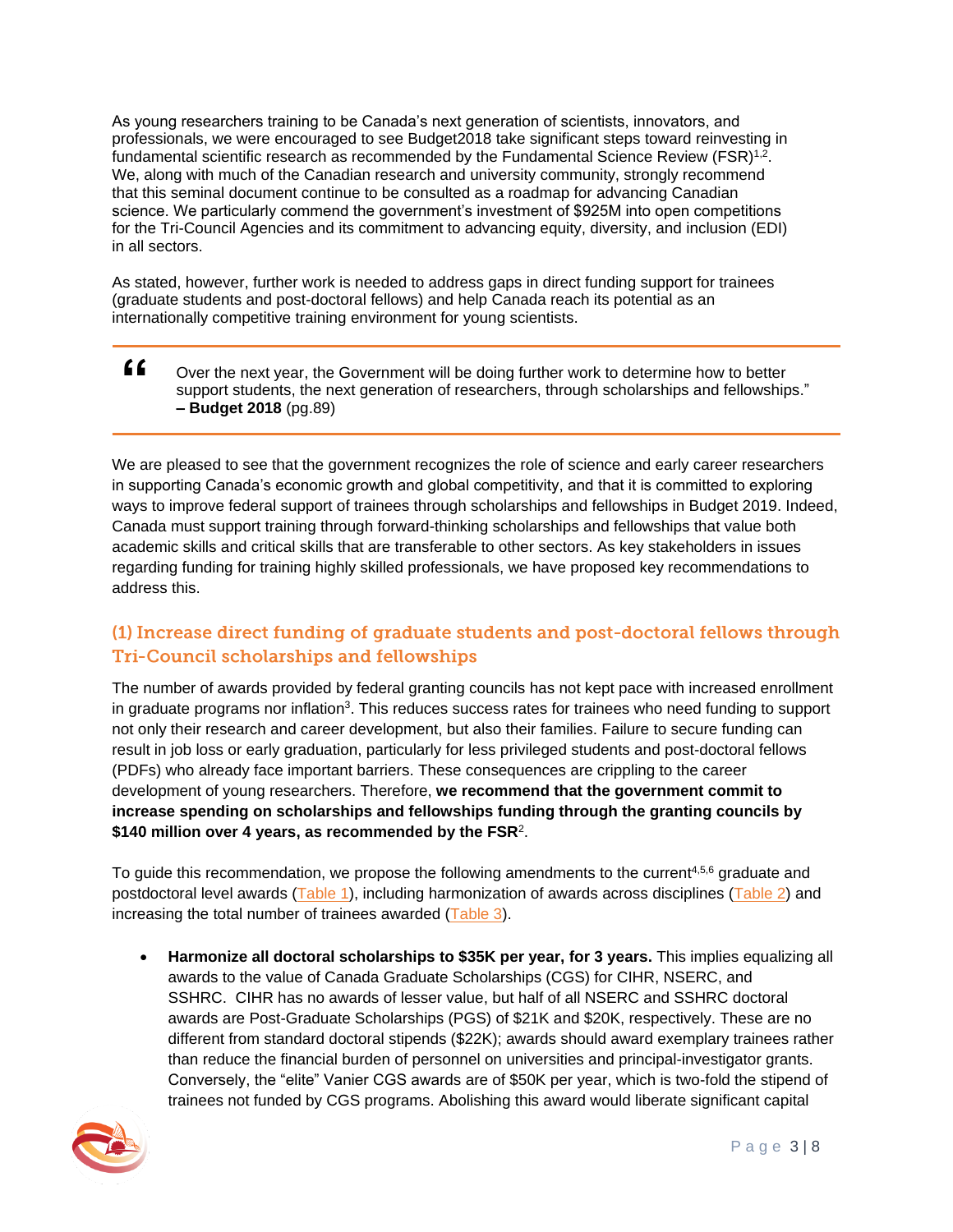towards harmonizing all awards to \$35K. Harmonizing reduces inequalities by providing more trainees with a living wage that reflects their professional development and their role as the workforce of science in Canada.

- **Harmonize all Master's scholarships to \$22K, for one year.** We consider this to be a fair and overdue increase for all Master's CGS, which are currently set to \$17,500. Like the doctoral awards, this has not kept up with inflation for the last 15 years.
- **Harmonize all post-doctoral fellowships to \$55K, for 2-3 years.** The status of PDFs has recently changed, as the majority are now considered by institutions as employees. They now pay full taxes on their fellowships and salaries, which reduces their take-home. As PDFs are competing for careers as full-fledged researchers, this is daunting on more than just the professional level; it significantly impacts women and men who must support young families. To reinstate the value of fellowships, we recommend harmonizing them to \$55K per year (2 years at NSERC and SSHRC, 3 years at CIHR, as it is now). Like the Vanier CGS, we recommend that the elite Banting fellowship be abolished.
- **Replace "elite" awards (Vanier, Banting) by distinctive "Impact" awards.** Given that the elite awards confer value by their distinctive title, we propose replacing them with "Impact Scholarships" for doctoral students and "Impact Fellowships" for PDFs. These should be harmonized to \$35K and \$55K respectively and, like the Vanier and Banting awards, should support engaged trainees that bring value to their degree; examples include innovative research, entrepreneurship, or knowledge translation.
- **Increase the total number of scholarships and fellowships awarded to trainees by 25%.** While harmonizing award values is a great step and costs relatively little (\$42M per our calculations, Table 2), it does not address increased enrollment. We propose a 25% increase, where over 1300 additional trainees would receive funding that empowers their research and career progression (Table 3).
- **Follow EDI criteria in the evaluation and allocation of awards.** We encourage considering the assessment criteria of scholarships to evaluate equity, diversity, and inclusion principles, to ensure all types of students have equal access to grants. This is important not only to ensure that women, persons with disabilities, aboriginal persons, and visible minorities are provided equal opportunity, but also to ensure that broader career goals are considered in the evaluation of applicants.

## (2) Modernize the funding criteria and status of post-doctoral fellows

While the above recommendations address salary discrepancies for PDFs, there remains significant heterogeneity in their benefits and work conditions across Canada. Their status should be modernized to reflect their new position as taxpayers.

- **All PDFs should also be eligible for the Canada Pension Plan (CPP), Employment Insurance (EI), paid parental leave, and insurance plans,** per provincial regulations.
- **The 5-year limit on PDF status and eligibility for salary and travel funding support should be abolished.** The limit on the PDF is set to 5 years post-PhD, to prevent supervisors from employing researchers as trainees indefinitely. However, this has disadvantaged many young researchers:

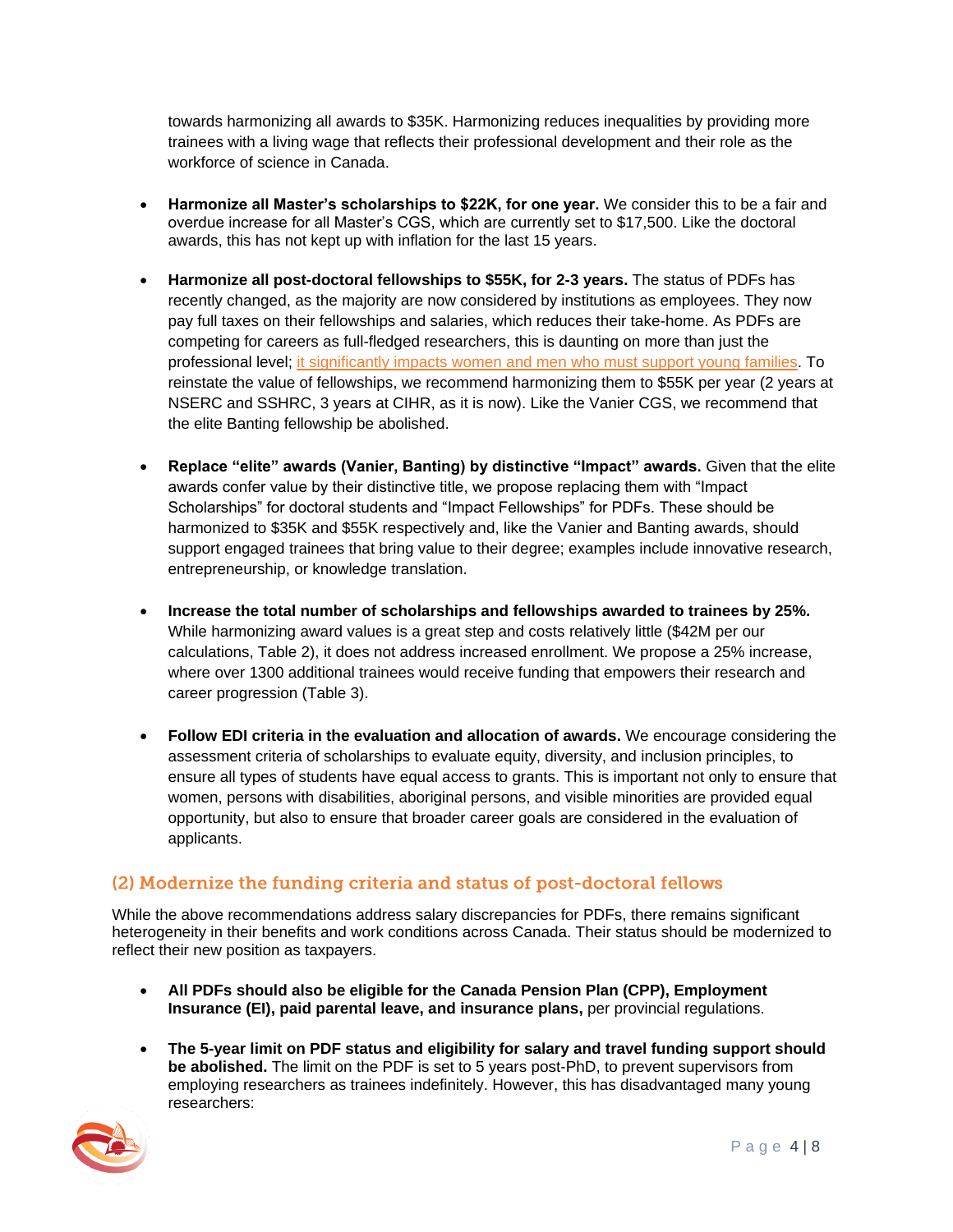- It is inconsistent with today's timelines of the academic career path, due to increased competition for faculty positions.
- It disadvantages international graduates, as many European institutions only allow 3-4 years doctoral degrees. Graduates who extend their time in their PhD laboratories to complete projects cut short their 5-year PDF eligibility.
- PDFs face professional disadvantages when they lose status and become "research associates": they become ineligible for fellowships and travel awards that are essential for networking and career advancement. It also reduces job security as research grants rarely support research associate salaries.
- **Make PDFs eligible to author research grants.** Successful grant writing is a critical skill for early career researchers. PDFs often contribute significantly to writing grants with their supervisor, however they do not receive credit. To foster their career advancement, credit should be given where it is due.

#### (3) Support development of diverse critical skills and tracking of career outcomes

Multiple consultations with trainees across disciplines reported their recognition of the changing job market and the need for developing critical skills like communication, management, and entrepreneurship alongside their academic training<sup>7,8,9</sup>. Trainees are actively pursuing projects that drive impact of science in society, which empower them to acquire skills while promoting a culture of science in Canada or tackling issues like EDI. These projects are valuable but are not considered in scholarship and fellowship evaluations; **engaged trainees receive little recognition or financial support**. Evaluation metrics should value these accomplishments alongside academic publications in a portion of, if not all, award competitions. This can include "Impact" awards as previously described, and:

- **Expand funding for knowledge dissemination activities for all research topics, through project-based grants open to trainees.** Currently, the only available grant supporting public engagement is Institute of Health Services and Policy Research Institute Community Support program, which only supports health-related research<sup>10</sup>. This leaves many topics unsupported considering the NSERC Student Ambassadors grant can only be used for community engagement with youth<sup>11</sup>. The SSHRC Connection program only provides 50% of the funds requested and limits eligibility to PDFs $12$ .
- **Establish small project grants for trainees.** These would simultaneously empower public engagement by trainees and be great tools for career development as they receive direct credit for the grant's and project's success. We recommend that funding up to \$5,000 be awarded per project, with the option to renew for one to two years to sustainably support valuable projects.
- **Support the creation of platforms that longitudinally track career outcomes of trainees and early career scientists.** This will ensure that skilled workers trained in Canada are properly supported in the long term and will provide data to evaluate the impact of programs like those recommended in this brief. This will also help trainees make informed career development decisions. Notably, the Canadian Association for Postdoctoral Scholars is assembling a national registry to track PDFs over the long-term.

#### (4) Promote international training opportunities by increasing award portability and access

As technologies advance, the needs of employers and the global economy evolve. Canada needs a workforce skilled in problem-solving, communication, collaboration, creativity, and adaptability<sup>13</sup>. International experiences improve these skills, as well as "heightened cultural awareness" and higher employment rates<sup>14,15,16</sup>. Canadian students training abroad creates international networks for idea exchange and innovation, broadens Canada's sphere of influence as a leader in scientific

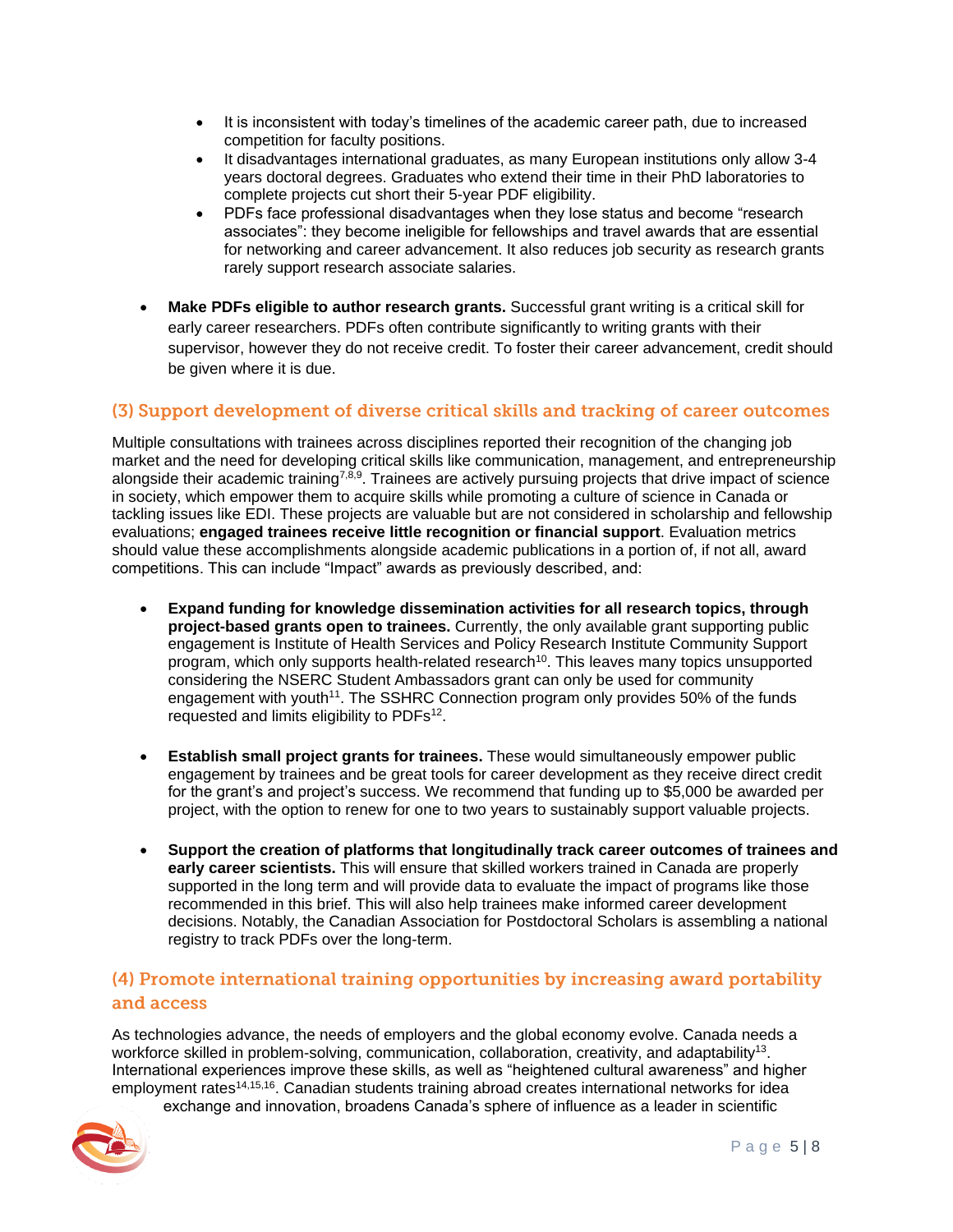research, and reinforces our values of openness and inclusion. Importantly, students from lessadvantaged backgrounds benefit from international training the most in terms of academic outcomes and employment<sup>17</sup>.

- **Make all Tri-Council scholarships portable internationally.** Currently, the only Tri-Council training awards that are portable outside of Canada are the doctoral postgraduate scholarships (PGS-D) and the PDF awards. Allowing students to take their scholarships abroad and actively encouraging this will ultimately increase Canada's economic growth and competitiveness.
- **"** Providing students with international experience is a smart investment in their future success – and Canada's."

**– 2017 Canadian "Report of the Study Group on Global Education" (**Ch.2, goglobalcanada.ca)

There are also challenges for international students and PDFs, who are aggressively recruited to Canada but lack adequate support to manage the higher tuition fees and the costs associated with international relocation.

- **Allocate a percentage of scholarships to international students that reflects the proportion of international applicants.** Currently, except for the Vanier Graduate Scholarship, international graduate students are not eligible for Tri-Council training awards. This puts significant financial burden on international students and limits their career development.
- **Provide supplemental funding or tax exemption for the first two years for international PDFs to help defray the costs of relocation and immigration.** Furthermore, information on postdoctoral salaries, benefits, and taxation should be more readily available for international PDFs looking to move to Canada.

## **Final Considerations**

We commend this government's commitment to improving federal support for trainees through scholarships and fellowships. **We stress that, as the key stakeholders and Canada's next generation of skilled professionals, trainees must be consulted throughout this process.** We hope for continued communication and collaboration, particularly as Science & Policy Exchange intends to conduct a survey to collect trainee perspectives on this matter in Fall 2018.

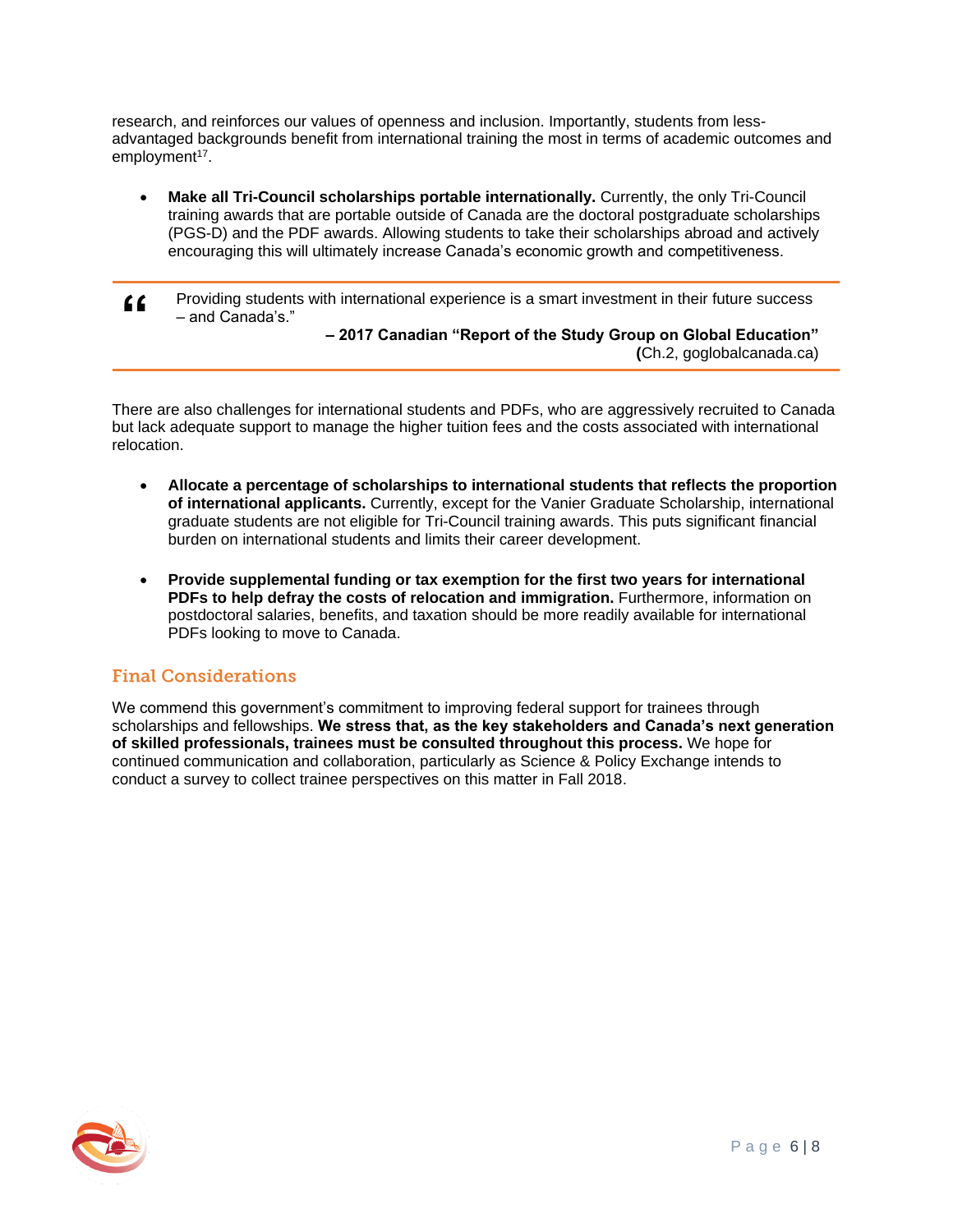CIHR NSERC SSHRC Value (yearly) Number Awarded Duration (Y) Value (yearly) Number Awarded Duration (Y) Value (yearly) Number Awarded Duration (Y) PDF Fellowships \$45,000 | 158 | 3 \$45,000 | 199 | 2 \$40,500 | 151 | 2 Banting \$70,000 | 27 | 2 | \$70,000 | 44 | 2 | \$70,000 | 51 | 2 D PGS | - | - | 3 |\$21,000 | 390 | 3 |\$20,000 | 430 | 3 CGS\* |\$35,000 | 174 | 3 |\$35,000 | 329 | 3 |\$35,000 | 430 | 3 Vanier \$50,000 | 57 | 3 |\$50,000 | 163 | 3 |\$50,000 | 166 | 3 M | CGS | \$17,500 | 386 | 1 | \$17,500 | 788 | 1 | \$17,500 | 1280 | 1 Michael Smith \$6,000 45 1 \$6,000 80 1 \$6,000 125 1

**Table 1: Value, duration, and number of scholarships and fellowships awarded in 20174,5,6**

\* CIHR CGS includes DFSA awards of equal value (10 in 2017)

#### **Table 2: Proposed harmonization of scholarships and fellowships, assuming equal number of recipients**

|                    |          | <b>CIHR</b>       |     |                               | <b>NSERC</b>      |     |                                       |         |     |                               |                           |
|--------------------|----------|-------------------|-----|-------------------------------|-------------------|-----|---------------------------------------|---------|-----|-------------------------------|---------------------------|
|                    | Value    | Number<br>Awarded | (Y) | Duration   Investment<br>(SM) | Number<br>Awarded | (Y) | Duration I Investment Number<br>(\$M) | Awarded | (Y) | Duration   Investment<br>(SM) | Total<br>Invested<br>(SM) |
| <b>Fellowships</b> | \$55,000 | 185               | 3   | 7.79                          | 243               | 2   | 2.66                                  | 202     | 2   | 2.85                          | 13.29                     |
| CGS-D              | \$35,000 | 231               | 3   | (2.42)                        | 882               | 3   | 9.05                                  | 1026    | 3   | 11.88                         | 18.51                     |
| CGS-M              | \$22,000 | 386               |     | 1.74                          | 788               |     | 3.55                                  | 1280    |     | 5.76                          | 11.04                     |
| Michael Smith      | \$6,000  | 45                |     |                               | 80                |     |                                       | 125     |     |                               |                           |
| <b>Total</b>       |          |                   |     | 7.11                          |                   |     | 15.25                                 |         |     | 20.49                         | 42.85                     |

#### **Table 3: Proposed harmonization of scholarships and fellowships, with 25% increase in number of recipients**

|                      |          | <b>CIHR</b>  |     |                               | <b>NSERC</b> |     |                               |              | <b>SSHRC</b> |                             |                                  |                                                |
|----------------------|----------|--------------|-----|-------------------------------|--------------|-----|-------------------------------|--------------|--------------|-----------------------------|----------------------------------|------------------------------------------------|
|                      | Value    | #<br>Awarded | (Y) | Duration I Investment<br>(SM) | #<br>Awarded | (Y) | Duration I Investment<br>(SM) | #<br>Awarded | (Y)          | Duration Investment<br>(SM) | Total<br><b>Invested</b><br>(SM) | Increase<br>in $#$ of<br>trainees<br>supported |
| <b>Fellowships</b>   | \$55,000 | 231          | 3   | 15.38                         | 304          | 3   | 9.37                          | 253          | 3            | 8.46                        | 33.20                            | 158                                            |
| CGS-D                | \$35,000 | 289          | 3   | 3.68                          | 1103         | 3   | 32.25                         | 1283         | 3            | 38.87                       | 74.79                            | 536                                            |
| CGS-M                | \$22,000 | 483          |     | 3.87                          | 985          |     | 7.88                          | 1600         |              | 12.80                       | 24.55                            | 614                                            |
| <b>Michael Smith</b> | \$6,000  | 56           |     | 0.07                          | 100          |     | 0.12                          | 156          |              | 0.19                        | 0.37                             | 62                                             |
| <b>Total</b>         |          |              |     | 22.99                         |              |     | 49.62                         |              |              | 60.31                       | 132.92                           | 1,370                                          |